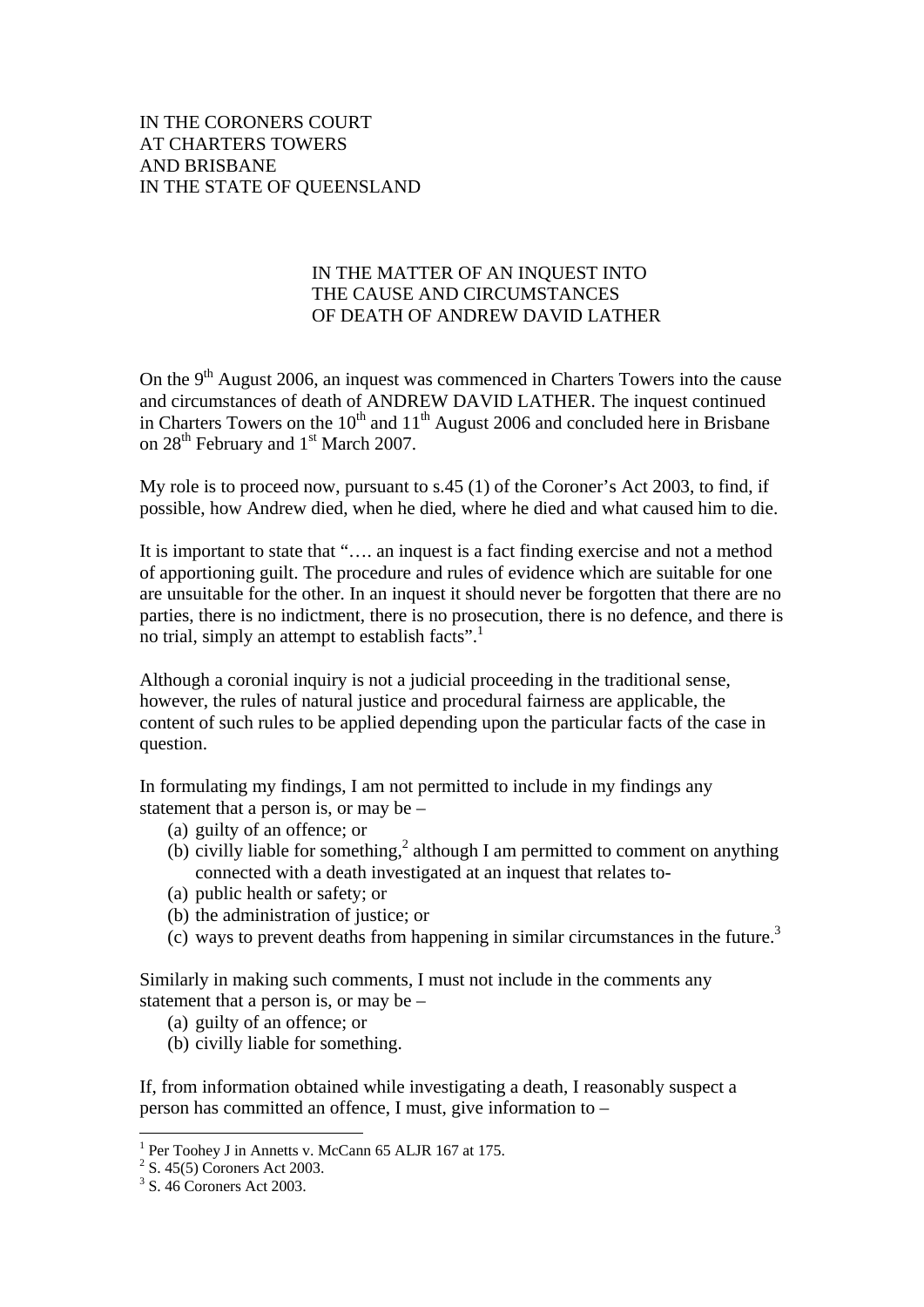- (a) for an indictable offence the director of public prosecutions; or
- (b) for any other offence the chief executive of the department in which the legislation creating the offence is administered. $4$

I may also give information about official misconduct or police misconduct under the *Crime and Misconduct Act 2001* to the Crime and Misconduct Commission;<sup>5</sup> and/or information about a person's conduct in a profession or trade, obtained while investigating a death, to a disciplinary body for the person's professions or trade if I reasonably believe the information might cause the body to inquire into, or take steps in relation to, the conduct. $6$ 

I indicate at this stage that I am satisfied that there is no evidence upon which I could be satisfied that any person has committed an offence so as to give rise to the provision of information by this court to either the Director of Public Prosecutions or the Chief Executive of a department as provided in s.48 (2) of the *Coroners Act 2003*; or to a disciplinary board as provided in s.48 (3) of the *Coroners Act 2003*.

I also indicate at this stage that this court is mindful that all proceedings of this kind are sad and difficult and no more so, in this case, than for Andrew's younger sister Anita and younger brother Anthony. Anita was no more than 21 years of age at the time of Andrew's death and Anthony was younger still. Their parents had both passed away by the time Andrew was twelve years of age, leaving Anita as the next of kin.

Both Anita and Anthony attended and represented themselves at the inquest proceedings at Charters Towers, and Anita has attended here in Brisbane, supported on both occasions by her partner Josh. They have each demonstrated considerable courage, resilience and skill in addressing their concerns about Andrew's death to this court and this court would hope that they would be satisfied that they have done everything possible to ensure that no other family is placed in a similar situation in the future.

I would again like to express my sympathy and condolences and those of the Court to Anita, Anthony and Josh, who have travelled great distances to attend the hearing; and I thank them for their contribution to the inquest.

I also thank Detective Senior Constable Gregory James Burns, the investigating officer, who provided the Court with a thorough police investigation report, which has greatly assisted the coronial process. That report contained numerous statements of relevant witnesses and significant additional material, including volumes of medical, hospital and other records.

As a result, the following witnesses were examined during the inquest:

- 1. Forensic Pathologist Professor David Williams, who undertook the autopsy and provided post-mortem and toxicology reports<sup>7</sup>;
- 2. Detective Senior Constable Burns;

<sup>4</sup> S. 48(2) Coroners Act 2003.

<sup>5</sup> S. 48(3) Coroners Act 2003.

<sup>6</sup> S. 48(4) Coroners Act 2003.

<sup>7</sup> Exhibit 26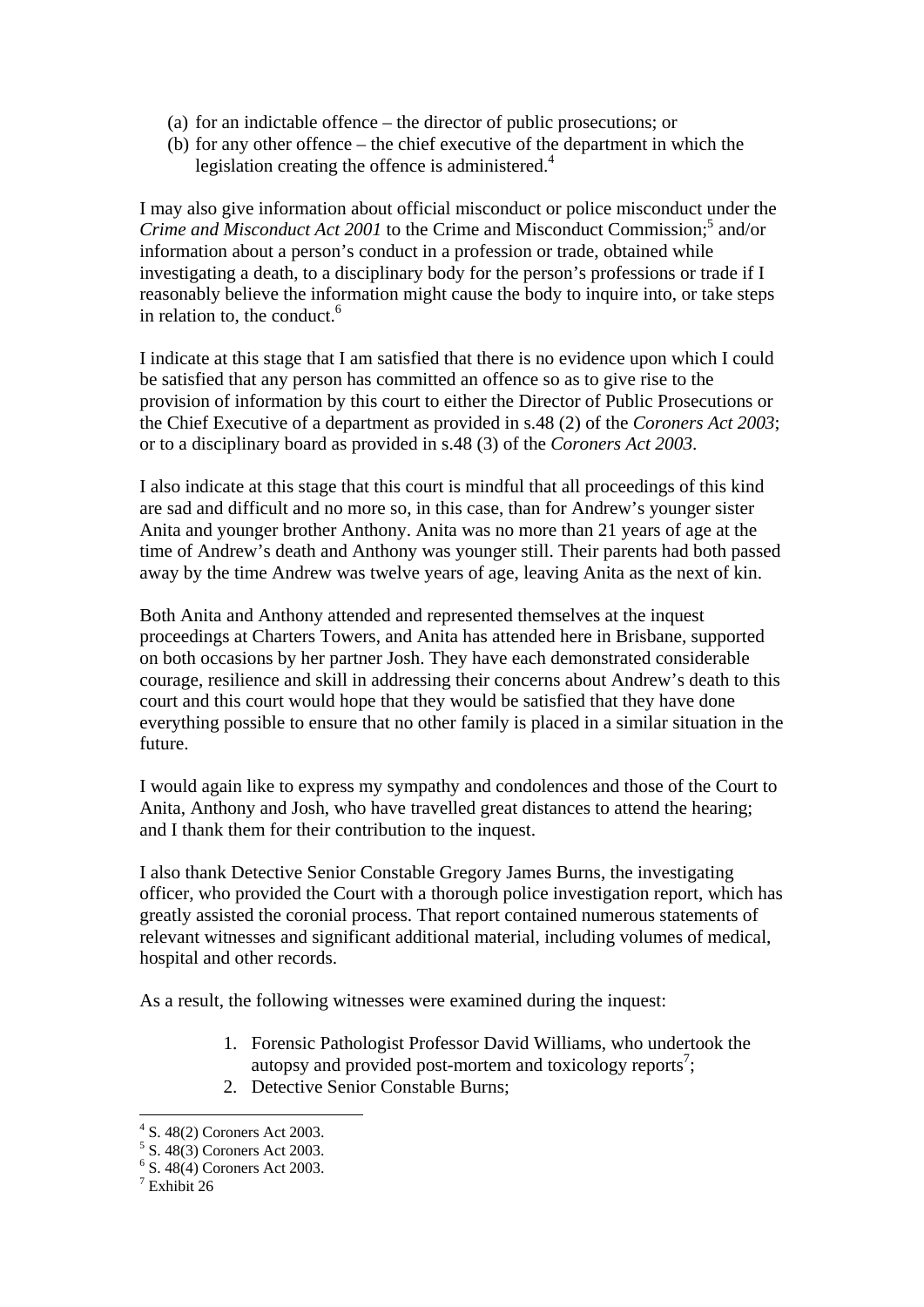- 3. Janice May Anderson, Nurse Assistant at the Charters Towers Rehabilitation Unit (hereinafter referred to as the CTRU) at the time of Andrew's death;
- 4. Vicki Lorraine Lowe, Registered nurse, registered midwife and night shift nurse in charge at CTRU;
- 5. Ambulance Officer David Raymond Lowe;
- 6. Sergeant Ian Russell Harbour;
- 7. Charles Jeffery Archer, Nurse Assistant at the CTRU;
- 8. Deanne Lee Hellsten, Registered Nurse, and Clinical/Psychiatric Nurse at the CTRU;
- 9. Dr. John Allan, Director, Integrated Mental Health Services, Townsville Hospital District, who undertook an investigation into the events surrounding Andrew's death;<sup>8</sup>
- 10. Nicholas Parlichuk, Nurse Unit Manager at CTRU;
- 11. Alison Wyle Davamoni, Manager Integrated Mental Health Services and Acting Director of Nursing at CTRU;
- 12. Dr. Satish Karunakaran, Clinical Director, Charters Towers Rehabilitation Unit at the time of Andrew's death;
- 13. Dr. Morris Bersin, one of the treating psychiatrists at the Townsville Hospital during Andrew's various admissions to that Mental Health Unit; and
- 14. Anita Lather.

In addition, the court appointed an independent expert witness, Dr. William John Kingswell, Psychiatrist, who provided two written reports<sup>9</sup> and gave oral evidence in relation to clinical issues.

It had, at an earlier time, been proposed to call Dr. Aaron Groves, the Director of Mental Health, to give evidence in relation to systemic issues concerning the delivery of mental health services in Queensland. In light of the significant evidence, however, which he gave in Cairns at the inquests into the suicide deaths of Patrick Lusk, Charles Barlow and Emily Baggott, in relation to which findings were delivered and substantial recommendations made on  $15<sup>th</sup>$  December 2006, I did not consider it necessary to hear further from Dr. Aaron Groves.

It is the intention that the recommendations made as a result of the evidence in this inquest be supplementary to those made as a result of the inquests referred to above.

In this matter, whilst the court sat in Charters Towers, arrangements were made for a visit to the Charters Towers Rehabilitation Unit to view the facilities, including the particular room occupied by Andrew during his admission; and the court thanks the Charters Towers Rehabilitation Unit staff for making those arrangements. I note that a number of those staff have travelled to Brisbane for the conclusion of the evidence here, when they were not otherwise required to do so. It is a measure of their concern for Andrew and his family, quite evident when they were giving their evidence as well, that they have given so freely of their time.

<u>.</u>

<sup>8</sup> Exhibit 49.

<sup>&</sup>lt;sup>9</sup> Exhibits 51 and 61.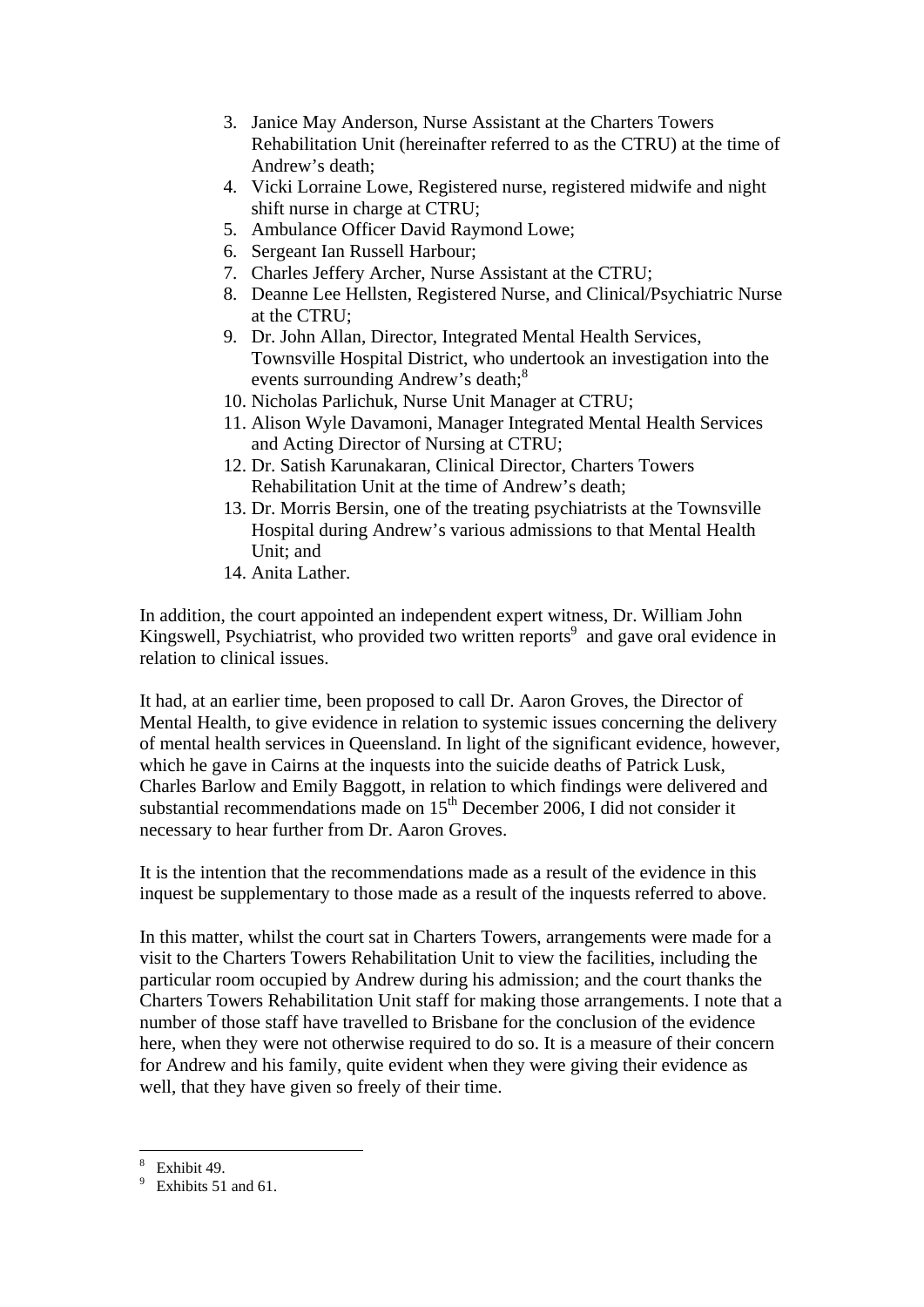The Coronial Investigation Report of Detective Senior Constable Burns<sup>10</sup>, the reports of Dr. Karunakaran<sup>11</sup>, psychologist Louis K. Salzman<sup>12</sup>, Dr. Laura Flaherty<sup>13</sup>, Dr. Morris Bersin<sup>14</sup>, Dr. Allan<sup>15</sup>, and Dr. Kingswell<sup>16</sup> together with the significant medical records $17$  and other medical evidence outline a significant history of mental health diagnoses, numerous hospital/care admissions throughout Queensland, serious and ongoing attempts of deliberate self-harm, substance addiction and abuse, multiple suicide attempts, treatment resistance, and absconding from hospital/care placements by Andrew from the time he was aged approximately 9 years of age.

Andrew also suffered from an intellectual impairment; and an hypoxic brain injury, the latter as a result of Andrew's consumption of a quantity of sheep dip, two (2) bullets and 400mg of Olanzapine, an anti-psychotic medication, in Rockhampton in July 2003.18 He was admitted to the Rockhampton hospital as a result and thereafter he had five (5) admissions to the Townsville hospital and the final admission was to CTRU where he died.

All of the medical witnesses opined that the significant history referred to above meant that management of Andrew's care was and remained extremely difficult, complex and challenging, becoming even more so after the serious incident in July 2003.

Between the  $8<sup>th</sup>$  October 2003 and the  $24<sup>th</sup>$  February 2004, Andrew was a regulated patient in the Mental Health Unit at the Townsville Hospital under an involuntary treatment order pursuant to the Mental Health Act Qld 2000. During that period, Andrew spent several days in the closed four (4) bed ward of the unit, engaged in deliberate self-harm on almost a daily basis, absconded, consumed illicit substances; as a result of which several management strategies were implemented.

Community placements were attempted on four (4) separate occasions. Unfortunately, on each occasion, Andrew could not cope in the external environment and had to be readmitted to the Townsville hospital, an environment which his medical team considered was by then contributing to his chronic difficulties, such that Andrew would require several months of treatment in a rehabilitation environment.<sup>19</sup>

The medical team<sup>20</sup> therefore determined that Andrew be transferred to the Charters Towers Rehabilitation Unit, which offers a structured behavioural program in a controlled environment for learning/relearning everyday living skills so as to allow people to live in their own communities, with the prospect of being re-integrated into mainstream society. Dr. Satish Karunakaran assessed Andrew following the referral and concurred with the opinion of the Townsville treating medical team, which

<u>.</u>

 $10$  Exhibit 1 (pages 4-6).

 $11$  Exhibit 13.

 $12$  Exhibit 42.

<sup>&</sup>lt;sup>13</sup> Exhibit 44.

 $14$  Exhibit 60.

<sup>&</sup>lt;sup>15</sup> Exhibit 49

<sup>&</sup>lt;sup>16</sup> Exhibit 51.

 $17$  Exhibits 48, 59, 62-64 inclusive.

<sup>&</sup>lt;sup>18</sup> Exhibit 13.

 $19$  Exhibit 13 page 3 paragraph 1.

 $20$  Exhibit 60. Report of Dr. Bersin.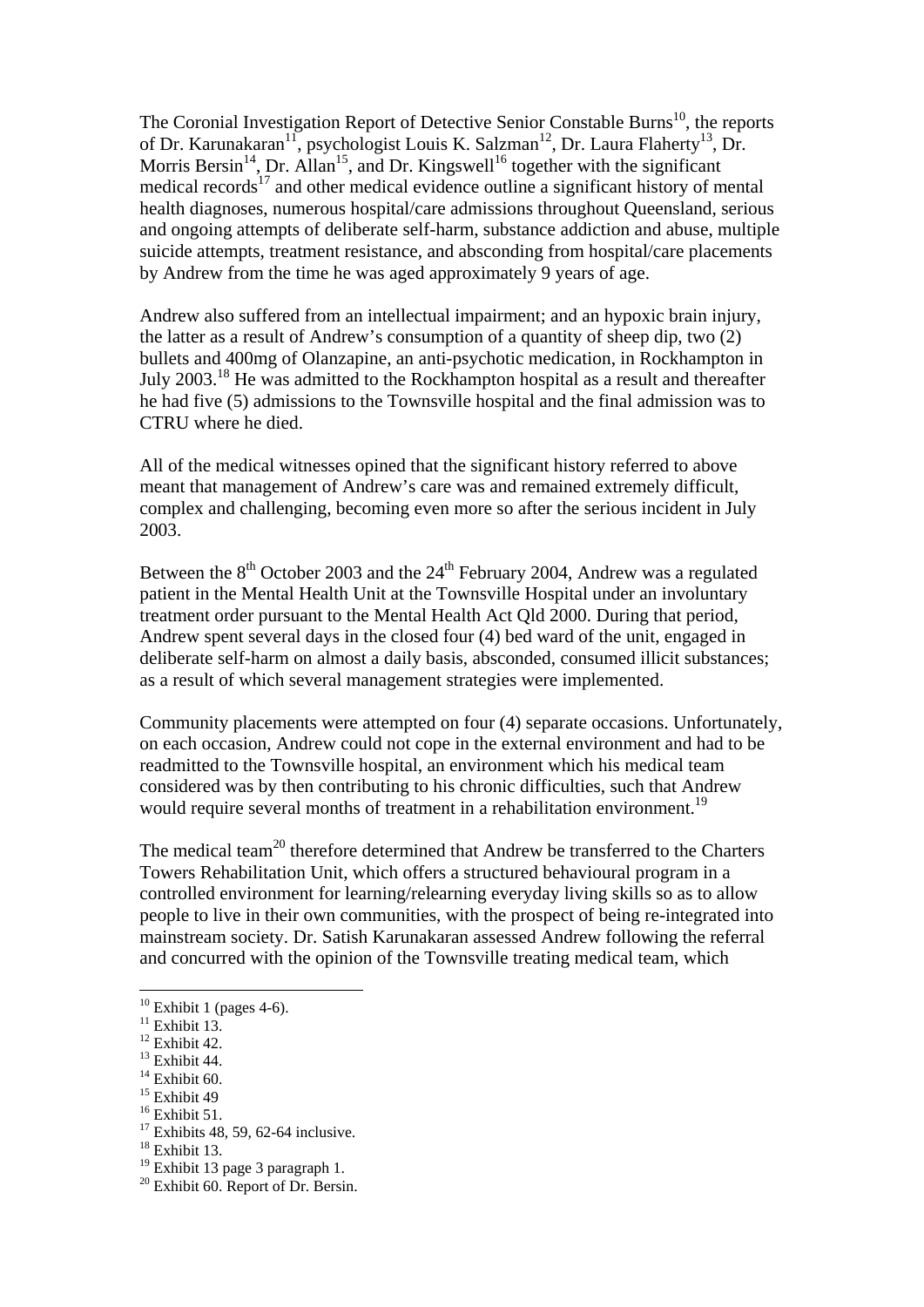included Dr. Morris Bersin. The court accepts Dr. Bersin's evidence that Andrew did not engage in self-harming behaviour between mid-January 2004 and his transfer to CTRU on 24<sup>th</sup> February 2004, although Andrew continued to misuse alcohol and marihuana.

Andrew's case history was shared with CTRU staff before Andrew's transfer, Andrew was then transferred on 24<sup>th</sup> February 2004 and broad concensus was reached amongst the different treating professionals about the management plan to be implemented in Charters Towers.<sup>21</sup>As stated in the report of Dr. Satish Karunakaran<sup>22</sup>, "the risk of serious self harm was appraised using standard protocols and the risk was well appreciated….the decision to admit to Charters Towers was made after broad consensus with the treating team at Townsville and the team at CTRU".

Once at Charters Towers Rehabilitation Unit, the progress notices indicate that whilst incidents of self-harm and threatened self-harm by Andrew occurred, they were overall reduced in frequency from those which had occurred whilst in Townsville in 2003. Dr. Karunakaran's report indicated that this decrease gave the team some optimism about the progress being made by Andrew.

In relation to such incidents as did occur, there is no evidence to suggest that all such incidents, occurring at either placement, were not documented, reviewed, assessed and actioned in accordance with protocols and management strategies that had been implemented specifically for Andrew<sup>23</sup>.

Two incidents occurred on  $4<sup>th</sup>$  March 2004 when Andrew showed a staff member superficial cuts on the right forearm, admitted to breaking a spoon to fashion a weapon and imitated the intended use of the weapon by raising his clasped hands above his head and bringing them down rapidly towards his abdomen. He remained somewhat distressed during that day and had to be sedated with Midazolam 10mg.

The next, and as it turns out, the last of the concerning incidents was a verbal enquiry by Andrew to Nurse Deanne Lee Hellsten early in the evening of  $5<sup>th</sup>$  March 2004, as she was attending upon him in his room in order for him to take his medication. Nurse Hellsten knew Andrew from information from Nicholas Pachiluk about how the team was managing Andrew; and considered that Andrew was a high risk because of his significant history of self-harm, although she was unaware of any suicide attempts. (Nurse Hellsten had spent quite some time with Andrew earlier in the day and had allowed him leave to go and buy some cigarettes. There was no paperwork to contradict that Andrew had leave and there was nothing about his behaviour that indicated any reason why he should not go. Nurse Hellsten made a deal with Andrew to return within a certain time which he did and Nurse Hellsten provided Andrew with favourable feedback as a result).

Andrew's medication was stored in a locked top drawer of a number of drawers within a closet opposite his bed. Once Nurse Hellsten unlocked and opened the drawer, Andrew removed some sheets of medication and asked what would happen if he took all of the stored medication. Nurse Hellsten redirected Andrew by not

 $21$  Exhibit 13. Report of Dr. Karunakaran.

 $22$  Exhibit 13.

 $23$  Exhibit 46.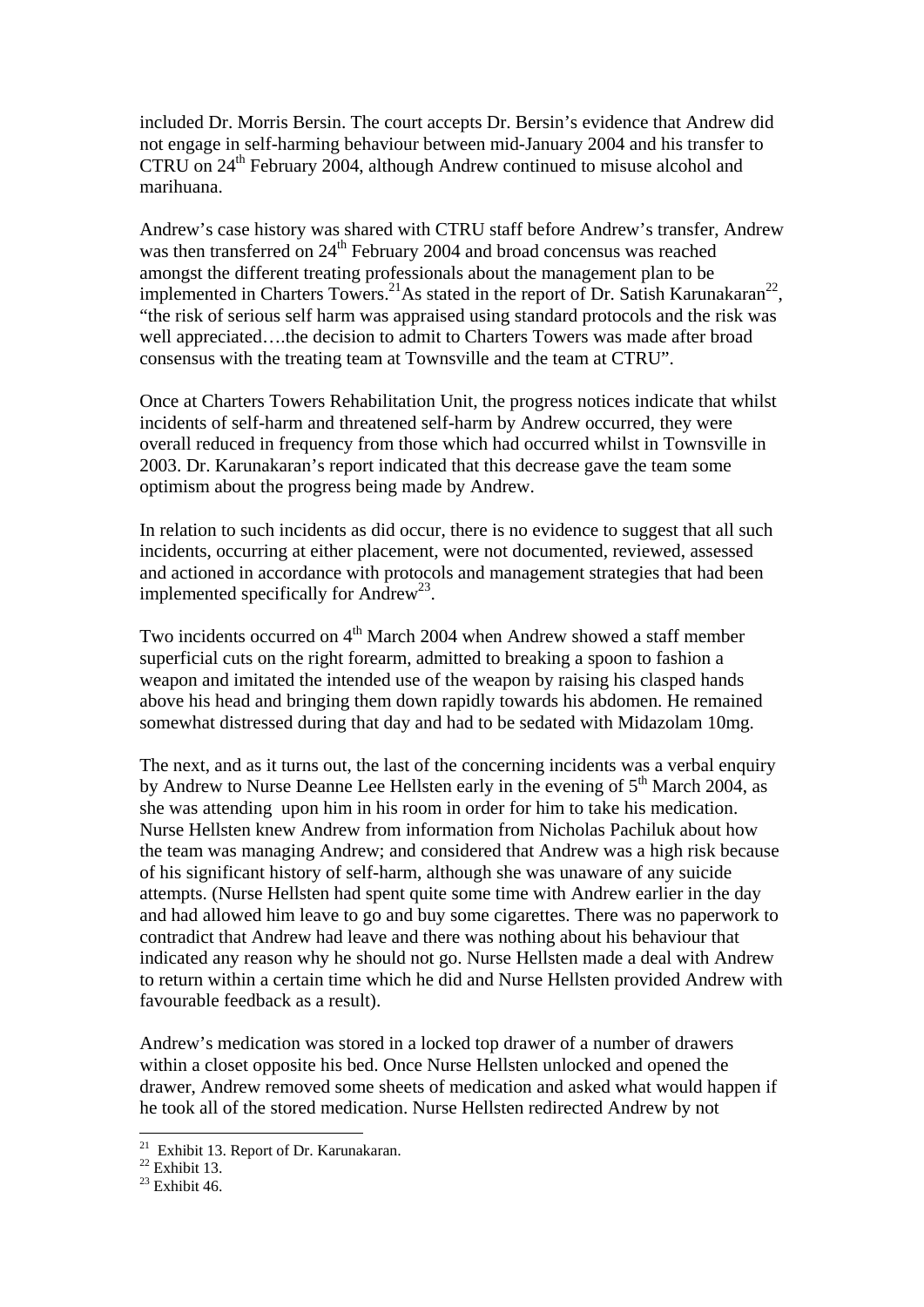answering his specific question but instead asked him what medication he was ordered to take then; Andrew responded correctly, replaced the sheets of medication and took the necessary medication. Nurse Hellsten then closed and locked the drawer, checked that it was secure and left the room.

The medical evidence of Drs. Karunakaran, <sup>24</sup>Dr. Bersin and Dr. Kingswell all support Nurse Hellsten's response as an appropriate one under the circumstances of Andrew's particular mental health history and placement.

Nurse Hellsten later spoke briefly to Andrew in the corridor at approximately 21.30 that evening, before he went to bed; and was in fact the last person to speak to him. She then handed over to Registered Nurse Lorraine Lowe at approximately 21.45 hours. No formal notes were or are kept of what is said at handover, although Nurse Lowe recalls being told by someone about Andrew's medication enquiry. Nurse Lowe, is however, not trained in mental health issues, did not do a risk assessment, did not have access to any risk assessment and was not a key worker for Andrew. The handover to Nurse Lowe was completed at approximately 22.15.

No risk assessment form was ever in fact completed for Andrew at CTRU, as when attempts were made upon admission, he put a cigarette lighter to it. There is no evidence of any other risk assessment document, except a plan by Dr. Satish notated in the Inpatient Progress notes for CTRU on  $2/3/04$ .<sup>25</sup>

Certain checks were made on Andrew throughout the night of  $5<sup>th</sup>$  March 2004 by Enrolled Nurse Joe Moxham and Janice Anderson. The only checks actually noted in the chart, however, were the check by Janice Anderson at 22.30 that night and the check by both Nurse Anderson and Joe Moxham at  $05.00$ am the next morning, the  $6<sup>th</sup>$ March 2004. Other checks by Joe Moxham throughout the night were random and as exception reporting is the practice, no notes were made in relation to those checks.

Ms. Anderson stated that the process adopted in checking on Andrew at 5.00am, was that they both went together to the door, knocked on the door, waited for an answer, went in anyway without one and, without turning the lights on (as Joe carried a torch which he shone on the chest or stomach area), checked that he was breathing. It is routine practice that checks are done without disturbing patients. Nurses Anderson and Moxham also made sure that all the windows were closed, flashed the torch around the room, confirmed with each other that everything was okay and left.

Neither of them or any of the nursing staff on the night shift heard any noises from the deceased's room overnight or observed any damage to any items within the deceased's room overnight.

There is no evidence, however, of any check being undertaken on  $6<sup>th</sup>$  March 2004 between 5.00am and 7.00am – 7.15am (when patients are usually woken for breakfast) and no evidence as to why no check was done between those times. Both Janice Anderson and Joe Moxham handed over to the next shift at 5.40am and went home at 6.00am.

<u>.</u>

 $24$  Exhibit 13

 $25$  Exhibit 45.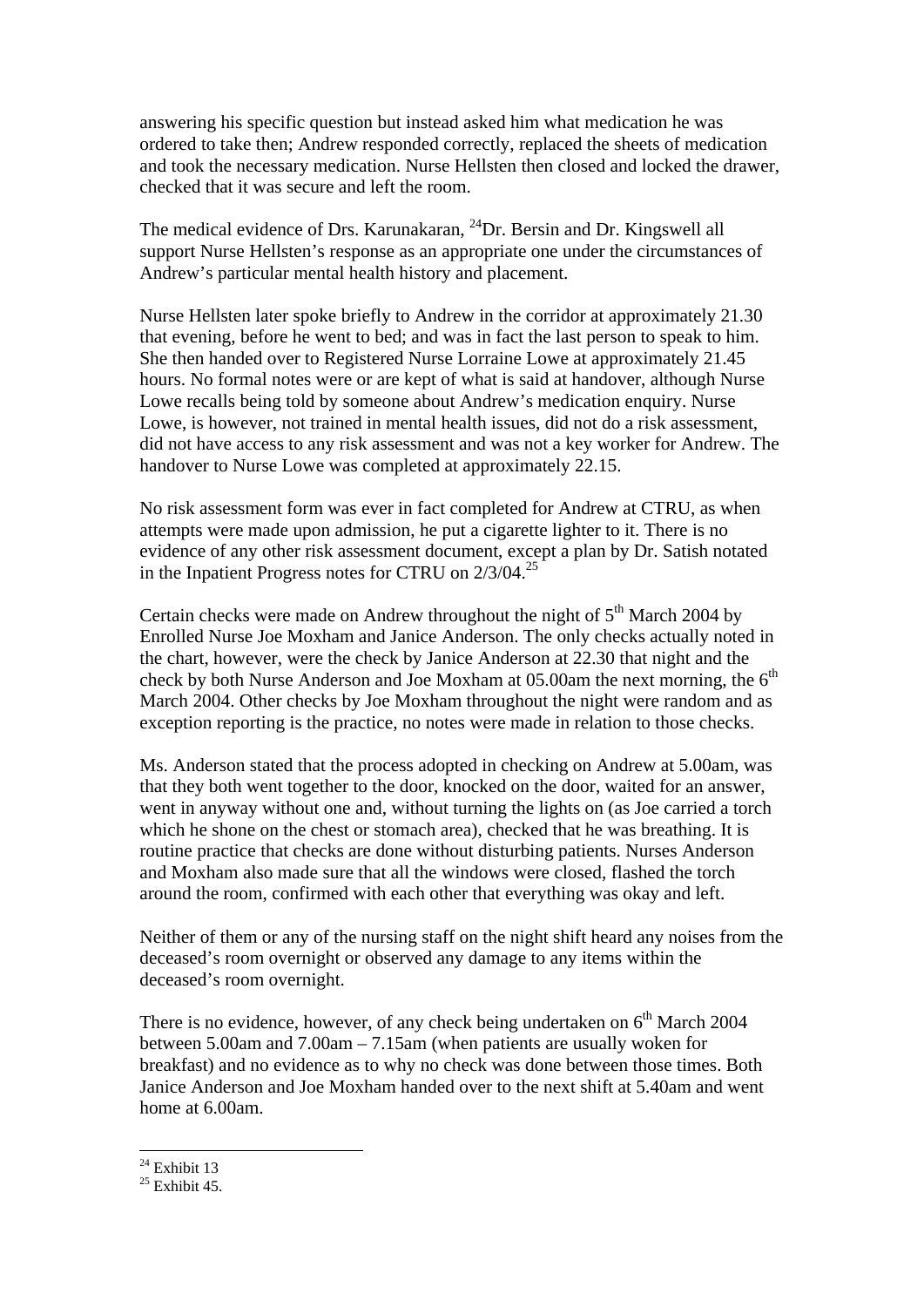At 7.15am on 6<sup>th</sup> March 2004, Charles Jeffrey Archer entered Andrew's room to wake him for breakfast and located him lying on his bed displaying no vital signs of life. Mr. Archer attempted to wake him, received no response and immediately sought assistance from Enrolled Nurse Helen Anne Louise Olsen. Nurse Olsen called Nurse Hellsten, who called Registered Nurse Deborah Jane Warters. When Nurse Olsen entered the room, she noticed that the locked top drawer "did not look right" so she grabbed the handle, as a result of which the face of the drawer fell to the floor.

RN Warters then called the Ambulance, the On Call Nursing Unit Manager Nick Pavlichuck and the Police, as well as treating doctors, including Dr. Satish Karunakaran.

The first response Police Officers Sergeant Ian Russell Harbour and Constable Wayne Lester Rickerby, upon entering Andrew's room, observed a drawer cover upon the floor to the right of Andrew's bed and near an open inbuilt wardrobe, the top drawer of which was missing the outer cover. There was a lock on the drawer cover located upon the floor, which lock was found to still be engaged in the lock position without any signs of the lock having been tampered with $^{26}$ .

I accept that the drawer cover had been physically forced from its original position as demonstrated in photos taken by police, $27$  and fingerprint evidence.  $28$ The drawer was made of chipboard, described and observed by Detective Senior Constable Burns as "flimsy"<sup>29</sup>.

There was no evidence of any other disturbance, or interference or trauma to either Andrew or anything within the room, excepting for items upon the body of the deceased which related to the medical assistance rendered by Ambulance personnel. None of these items were suspicious in nature. There were no signs of any struggle or unlawful activity having occurred within the room of the deceased. No note or like document was located in the form of a suicide note. There were in fact no suspicious circumstances.

What is concerning, however, is the evidence<sup>30</sup> that located in the open drawer was a quantity of empty boxes of medication, including one (1) box Seroquel 200mg; one (1) box Quetiapine 200mg; one (1) box Zoloft 50mg; two (2) boxes Patoprazole 40mg and two (2) boxes Mirtazapine 30mg. Dates on these empty boxes were noted to range from  $24<sup>th</sup>$  February 2006 to  $5<sup>th</sup>$  March 2004. The report of the investigating officer states that "….there were 201 empty single dose medications within the drawer in the room …….which…would allow for approximately 150 tablets having been taken orally by the deceased, taking into account his daily prescribed medications, reducing the original total of 201 tablets. The blister packs of these respective medications had their seals broken, and medication previously contained within was now unaccounted for". $31$ 

<sup>&</sup>lt;sup>26</sup> Exhibit 46. Report of Detective Senior Constable Burns.

 $^{27}$  Exhibit 50.

<sup>&</sup>lt;sup>28</sup> Evidence of Sergeant Paul James Molloy.

<sup>&</sup>lt;sup>29</sup> Exhibits 46, 47 and photos in Exhibit 50.

 $30$  Exhibit 46.

 $31$  Exhibit 46.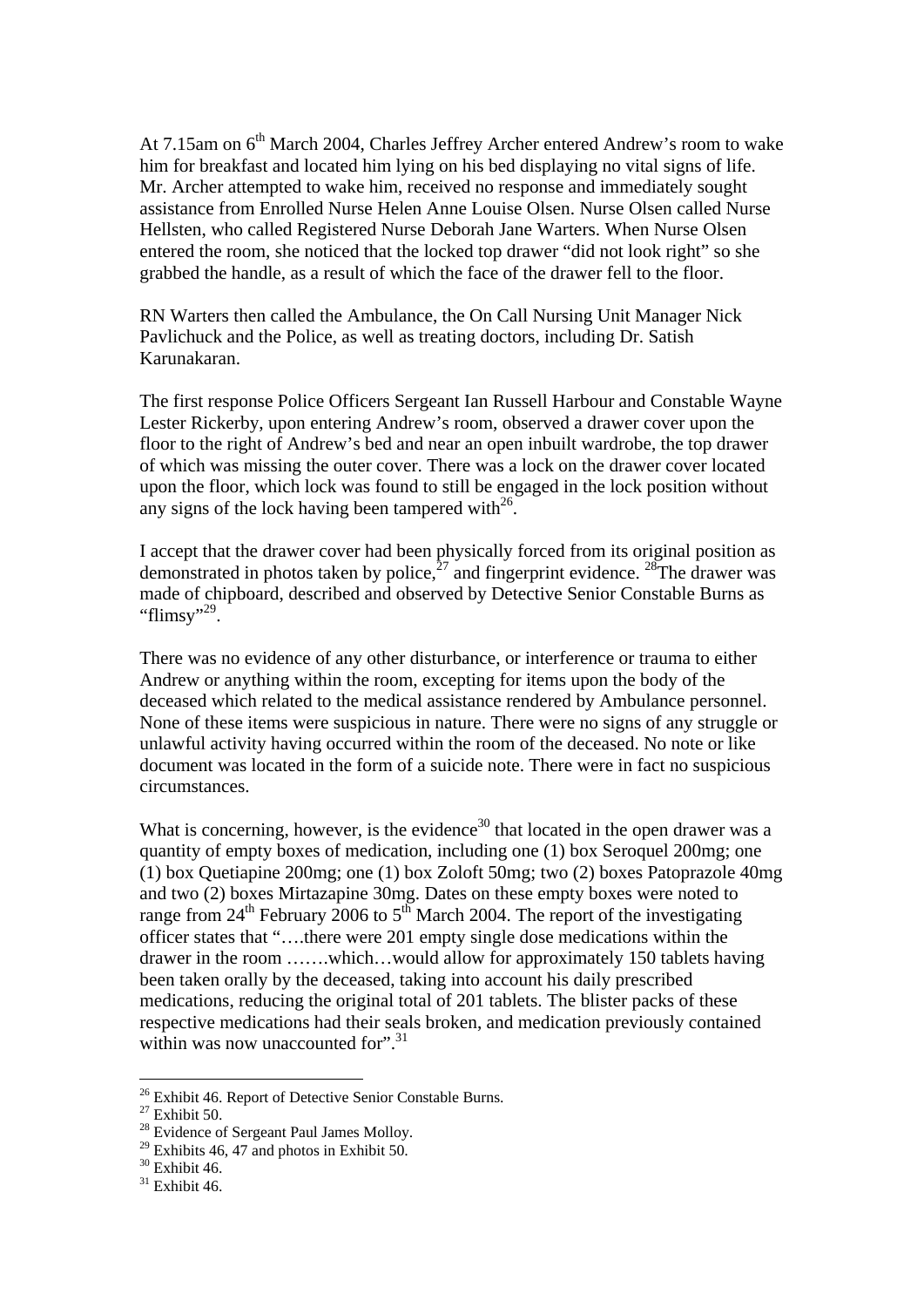In relation to the medication, and having regard to the report of the investigating officer, it would appear that Andrew had stored in the medication drawer beside his bed prescribed medication in excess of that prescribed to him for a one week period and indeed for approximately at least a 14 day period.

Whilst there is no evidence that the particular drawer/cupboard unit had been tested to take into account the possibility that patients with a self-harming history or any patients at all would be able to physically gain access to the locked drawer containing medications, there is also no evidence of any patient within the rehabilitation unit having ever previously attempted, successfully or otherwise, to break into the drawer.

After the death, an autopsy was conducted by Senior Specialist Pathologist David John Williams<sup>32</sup>who concluded that the cause of Andrew's death was aspiration of gastric contents due to, or as a consequence of drug toxicity. In relation to the time of death, Professor Williams' evidence was that it was not possible from his perspective to be precise about that, such that no particular time between 9.30pm and 7.15am can be stated with any certainty.

Also following Andrew's death, Dr. John Allan undertook a sentinel event review, prepared an action plan and made recommendations<sup>33</sup>. Management team recommendations for the CTRU made by Dr. Allan and implemented were as follows:

- 1. Amounts of medication kept in the cabinet in individual consumers' rooms were reduced to seven days supply only.
- 2. CTRU policy was altered to ensure that consumers who are measured to be medium risk and above to suicide would have their medications moved to the Clinic Room and administered from there until they were fully assessed as no longer being at that level of risk. Education of consumers about selfmedication would continue according to each consumer's abilities and capacity.
- 3. The format and sturdiness of the cabinet drawer and lock system was reviewed and improved.
- 4. The Self Administration Medical Plan, allowing for consumers to selfmedicate was also reviewed.

Dr. Kingswell, the court-appointed expert specialist psychiatrist has considered all of the clinical issues surrounding Andrew's treatment and the circumstances of his death. Whilst he stated in his report  $34$  that he had some minor criticisms of the assessment and management process at the Townsville hospital, they were limited to; the practice whereby Andrew was asked to guarantee his own safety (and on one occasion signing an agreement to that effect) and the delay in performing the brain scan which was ordered by Dr. Karunakaran, which Dr. Kingswell considered may have provided further information.

There is evidence that the RANZCP Guidelines for treatment of Schizophrenia and related psychosis, as referred to by Dr. Kingswell, were not published until August 2004, a period of some five (5) months after Andrew's death.

 $32$  Exhibit 26.

<sup>&</sup>lt;sup>33</sup> Exhibit 49 and attachments.

 $34$  Exhibit 51 at page 5.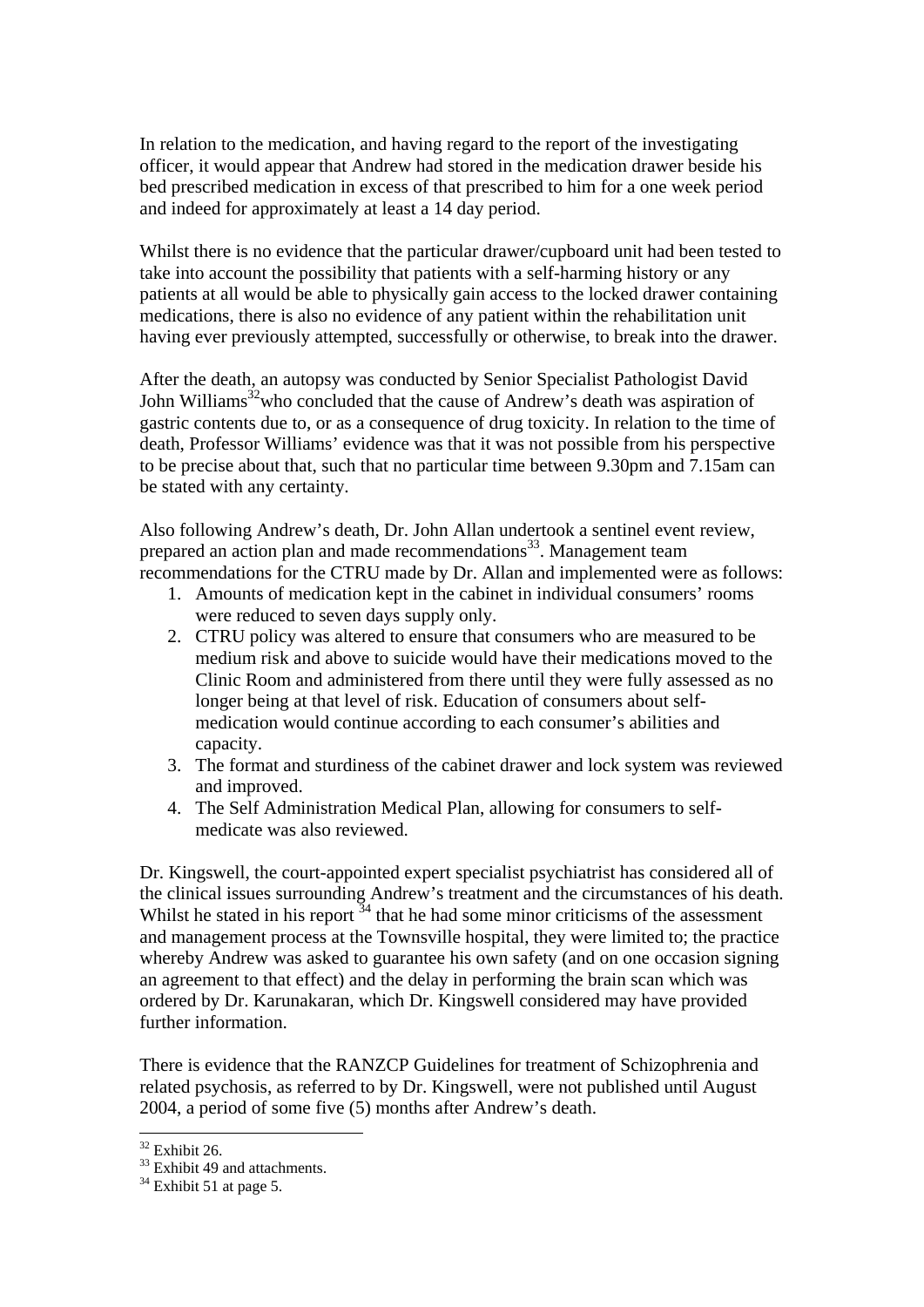Dr. Kingswell in fact opined that the management and treatment of Andrew's illness was, on the whole, managed well, including the update of risk assessments at critical points 35 and changes to medication.

In relation to the issue of the storage and distribution of medication to patients, Dr. Kingswell set out a number of persuasive reasons why patients should manage their own medications. As he stated, "...most with schizophrenia and other mental illnesses are perfectly capable of doing so" and "……Where else can clinicians test a person's commitment and capacity to manage and comply with medications?"36 These views support those of Dr. Karunakaran.<sup>37</sup>

In relation to the issue of Andrew's transfer from an acute mental health unit in Townsville to an unsecured facility in Charters Towers, Dr. Kingswell's medical opinion is that, against the significant history and the knowledge of the risk, "it was questionable whether it could have been perfectly managed in any setting."<sup>38</sup> Given the decision to manage Andrew by continuing his medication, observing him visually, providing supportive staff, and securing medications in a locked drawer, Dr. Kingswell is not critical of that plan. Dr. Kingswell indeed indicated that, having regard to the significant suicide attempt in Rockhampton in 2003, Andrew's illness may never have been able to have been adequately controlled thereafter, despite good standards of care and the best efforts of medical staff.

In relation to the issues raised by the investigating officer about the placement of CCTV monitoring in mental health facilities, Dr. Kingswell's opinion, which the court accepts, is that patients do not like the intrusion; human contact is diminished; the system is only as the good as the person monitoring and effective observation is thereby reduced.

Dr. Kingswell was concerned, however, about the communication between care facilities themselves (Andrew had admissions to at least 9 different facilities in Queensland) and communication between those various care facilities and Andrew's family, about the level of risk faced by Andrew as a result of his illness.

It was clear from Anita Lather's evidence that she was unaware of Andrew's significant mental health history; was not involved in discussions with medical staff at any of Andrew's care placements in relation to that history, the various management strategies, the attempts at community placements, Andrew's placement in the "closed" ward in Townsville or the decision to transfer Andrew to Charters Towers.

Of great concern is that this occurred despite the fact that Anita was known to be the next of kin; that correspondence had been forwarded to her when Andrew was in the Townsville hospital, notifying her that Andrew was under an involuntary treatment order; and that she had in fact been chosen or declared, by written notation in the Townsville hospital file on  $12<sup>th</sup>$  December 2003, to be Andrew's allied person

 $35$  Exhibit 51 at page 4.

 $36$  Exhibit 51 at page 5.

 $37$  Exhibit 13.

<sup>&</sup>lt;sup>38</sup> Exhibit 51 at page 6.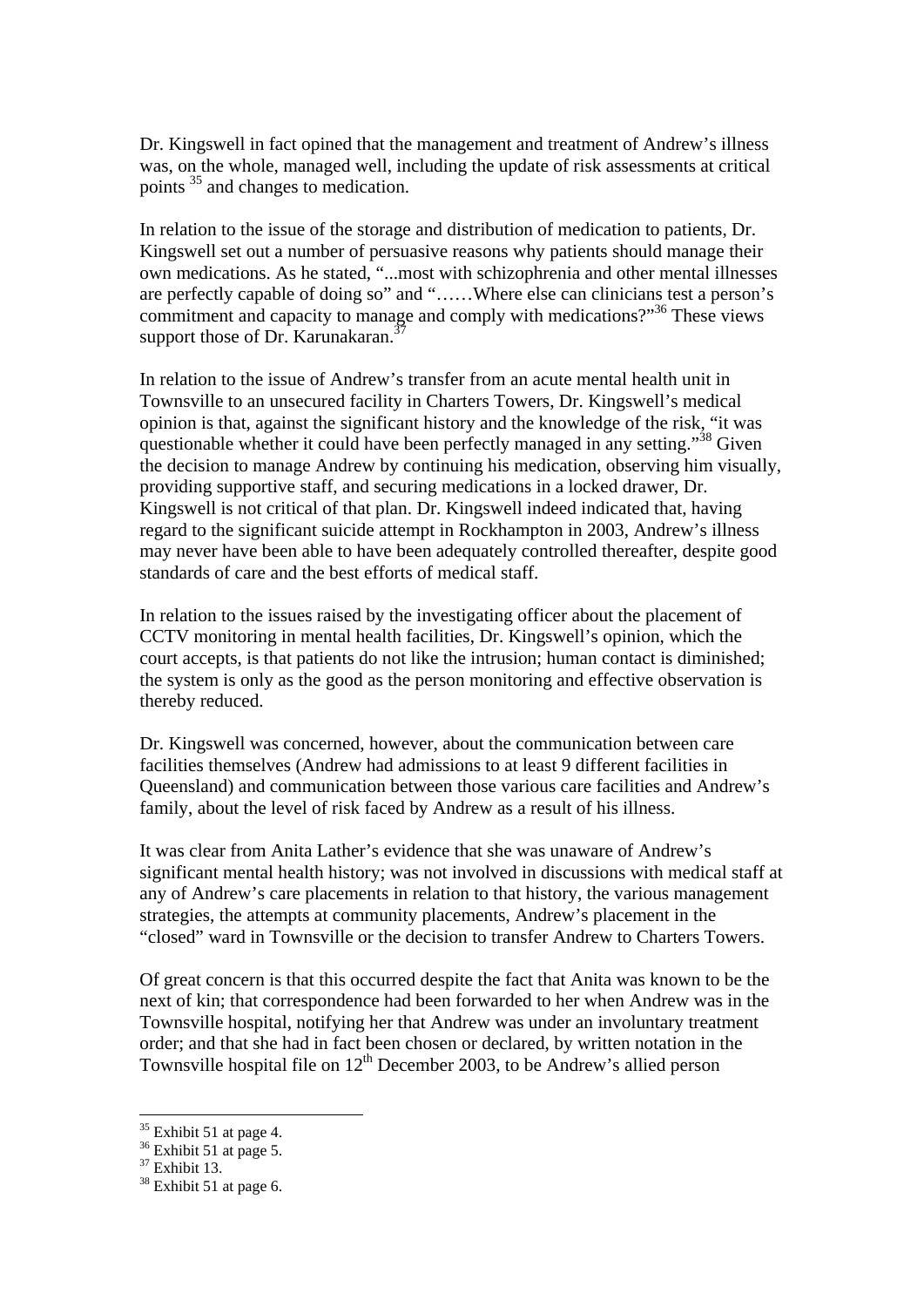pursuant to the provisions of the Mental Health Act 2000.39 Indeed, the first time that Anita became aware that she was named as Andrew's allied person was at the conclusion of the evidence during this inquest.

Pursuant to s.340 of the Mental Health Act QLD 2000, the function of an involuntary patient's allied person is to help the patient to represent the patient's views, wishes and interests relating to the patient's assessment, detention and treatment under the Act. There can be no doubt that Anita was capable, readily available and willing to be Andrew's allied person as required of an allied person and she came therefore within s.341 of the Mental Health Act QLD 2000.

Anita's evidence is that, on at least one occasion prior to Andrew's transfer from Townsville to Charters Towers, he expressed a wish to her that he not be transferred to Charters Towers. Whilst the evidence supports the view that the decision to transfer Andrew to Charters Towers was a sound one, under the circumstances, Anita will nonetheless be feeling that she could at least have expressed Andrew's concerns and obtained information which would have decreased both her concerns and Andrew's concerns.

Anita also experienced some difficulty in gaining access to the clinicians following Andrew's death. Anita indicated that initially she was very upset and did not take up an opportunity to discuss the issues, but ideally there should be some formal process, taking into account that families need time to grieve, but also time in which to understand how their loss has come to be.

To their credit, Drs. Bersin and Karunakaran did accept that communication with Andrew's family could have been better. On the basis that Anita gave her evidence after the bulk of the other witnesses, all of whom gave their evidence in Charters Towers, those witnesses did not have the same opportunity to comment on this issue.

## CORONIAL FINDINGS

I make the following findings:-

- 1. The deceased is Andrew David Lather born on  $20<sup>th</sup>$  October 1979 and 24 years of age at the time of death.
- 2. The time of death is at an unknown time between 9.30pm on  $5<sup>th</sup>$  March 2004 and  $7.15$ am on  $6<sup>th</sup>$  March 2004.
- 3. The place of death is Room 10, Charters Towers Rehabilitation Unit 35 Gladstone Road, Charters Towers, Queensland.
- 4. The cause of death is aspiration of gastric contents due to, or as a consequence of drug toxicity following the ingestion by Andrew of a large quantity of varied medication.

## RECOMMENDATIONS

1

Pursuant to s.46 of the Coroners Act 2003, I make the following recommendations;-

<sup>&</sup>lt;sup>39</sup> Section 339 Mental Health Act 2000.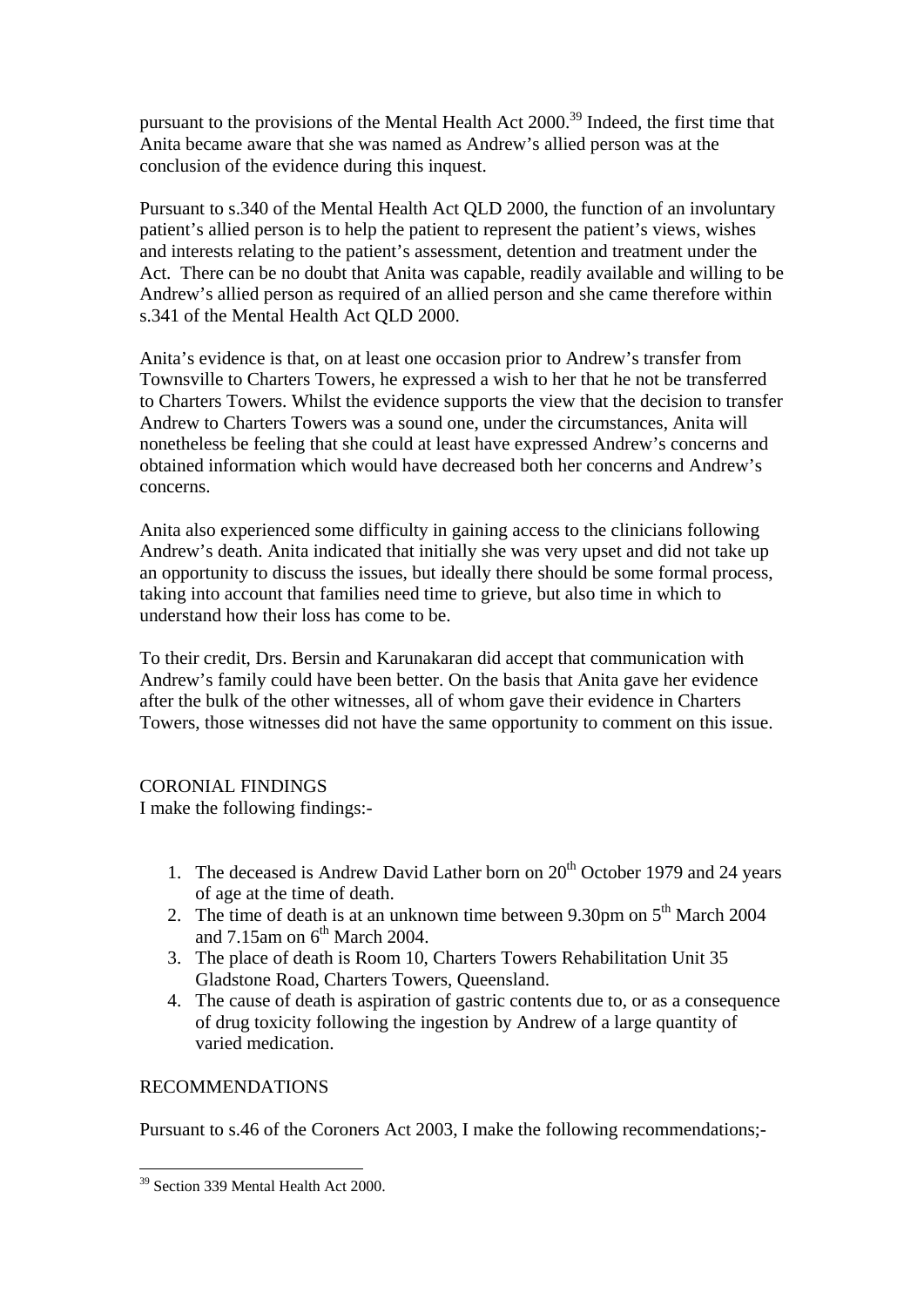- 1. That the Queensland Health Patient Safety Centre produces and introduces electronic standardized risk assessment documents to be used throughout the mental health system; that such standardised risk assessment documents be sufficiently comprehensive and prescriptive to ensure that all relevant information is collected on the initial admission of each mental health consumer; and that forcing functions be included to ensure that key areas of information are not neglected.
- 2. That Queensland Health provides standardised training programs in relation to such risk assessment documents; and that competency-based assessment of all Queensland Health staff undertaking such assessment, whether full-time, parttime or casual, is conducted on a regular basis.
- 3. That Queensland Health standardises the assessment and management of consumers with Schizophrenia and related psychoses within all Queensland Health Mental Health facilities; and that in the interim, Queensland Health ensure the dissemination of, and training in the use of the Royal Australian and New Zealand College of Psychiatrists Clinical Practice guidelines for the treatment of schizophrenia and related disorders.
- 4. That the Mental Health Branch of Queensland Health support the formation of a multi-disciplinary committee, comprising pharmaceutical and nursing personnel to develop a State-wide policy for the safe management of patient dispensed medicines in Community Care Units, Extended Treatment Units and Rehabilitation Units; and that such a committee give consideration to the following issues:
	- (a) Whether prescribed medications should only be housed outside of consumer's rooms in a non-access area and only administered from such an area by trained staff; or whether there are categories of consumers, for example, "low risk" consumers who could be permitted to have their medication stored in their room, albeit in a suitably credentialed storage facility, capable of external locking and withstanding deliberate human interaction by physical force;
	- (b) Whether prescribed medications should only be housed in consumer's rooms in a limited supply, for example, no more than seven (7) days supply;
	- (c) That the standard and quality of storage facilities in such Units, whether in central areas or within consumer's rooms be reviewed.
- 5. That Queensland Health develops, disseminates and provides training to all staff so as to give effect to ceasing the practice by which consumers with mental health issues are requested to guarantee their own safety.
- 6. That Queensland Health develop policies, procedures and training programs to ensure that medical records of all observations of consumers in mental health facilities by health staff, whether active observations or observations of sleep patterns, accurately reflect the specific time of the particular observation; a comment as to the particular observation; the name of the person making the observation; and that the record be signed by the observer.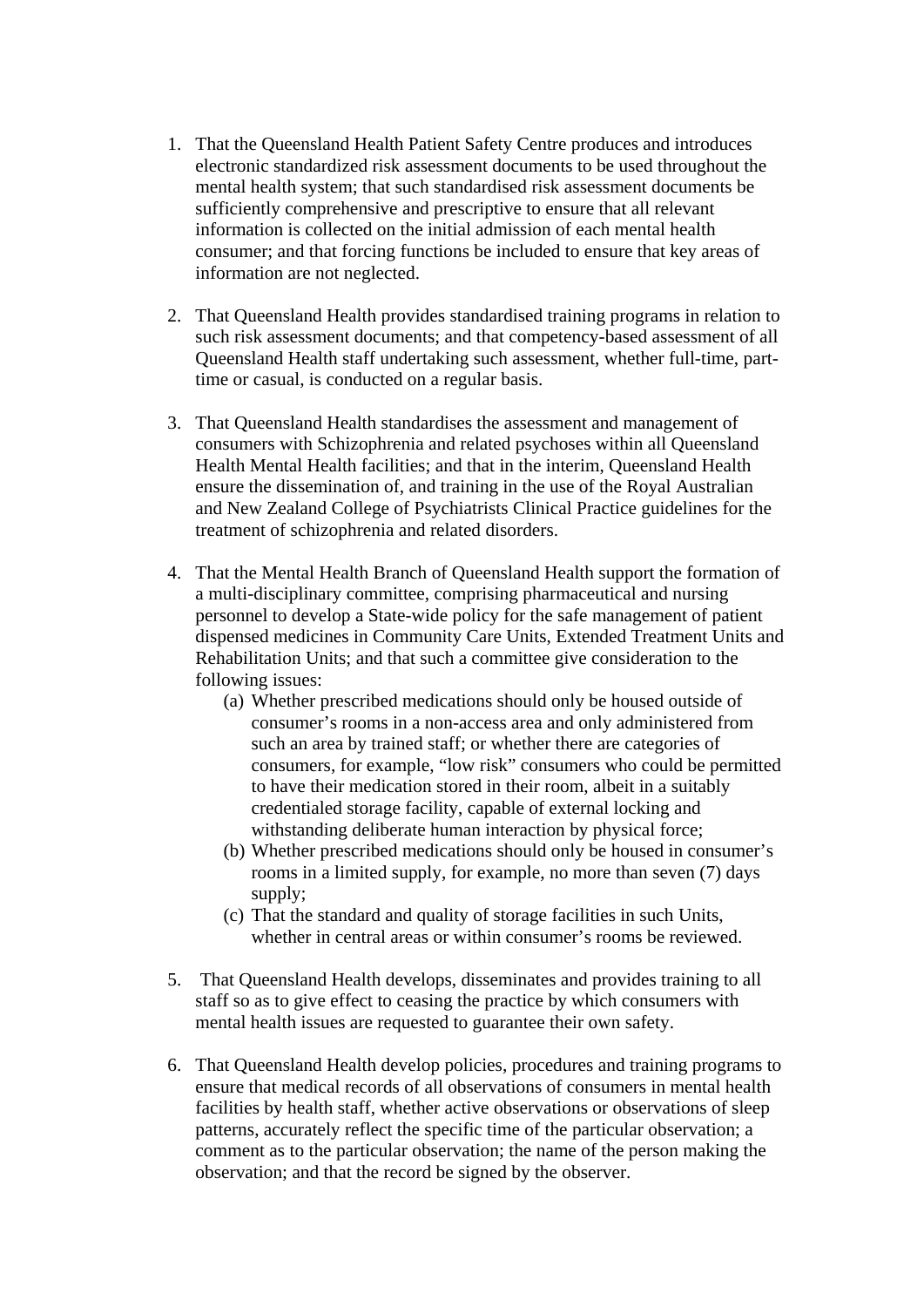- **7.** That Queensland Health accelerate the implementation of a state-wide electronic network of patient information that allows treating health professionals, including both inpatient and community staff, to rapidly access patient data throughout the State; and that Queensland Health provide the necessary funding as a matter of priority.
- 8. That Queensland Health reviews the provisions of the Health Services Act 1991 Qld as they relate to the disclosure of confidential information and implement such changes as will remove any doubt that the confidentiality of information relating to a person receiving a health service is balanced with the duty of care to that person, the rights of the public to protection against the risk of harm, the rights of carers and support networks to meet their responsibilities to the person and other members of the household.
- 9. That Queensland Health develops, implements and provides training in statewide guidelines defining the issues of confidentiality of mental health as they affect clients and their families and making clear to all mental health workers the circumstances in which it is appropriate for mental health staff to share information regarding the person.
- 10. That the Queensland Government increase funding to a range of communitybased services to assist persons with mental health problems, particularly in regional, rural and remote areas; and including both clinical and non-clinical services, generic and mental health-specific services.
- 11. That Queensland Health develops policies and procedures to ensure that carers are actively engaged by mental health staff in treatment decisions and referral decisions; provided with information about their rights and responsibilities; provided with information about available mental health services/disorders/problems and available treatments/support services; and information about all outcomes; and that such engagement and information occurs/is provided as soon as possible after a consumer enters a mental health service, and as soon as possible after any negative outcome, with a view to maximising the role and involvement of carers in the mental health system.
- 12. That Queensland Health develops and implements policies; and provides competence-based training against those policies; to ensure that, upon transfer of any consumer between treatment/care facilities, there is also transferred a referral package for the particular consumer; to include information as to areas of risk, the most recent risk assessment, the proposed treatment plan, previous and suggested behaviour management, previous community placements and outcomes, the consumer's wishes and the views of any allied person for the consumer, in relation to the transfer.
- 13. That Queensland Health develops and implements policies by which notification is made to allied persons for consumers under involuntary treatment orders, of their status as such; the provision to such persons of information as to their rights and responsibilities; and the active engagement